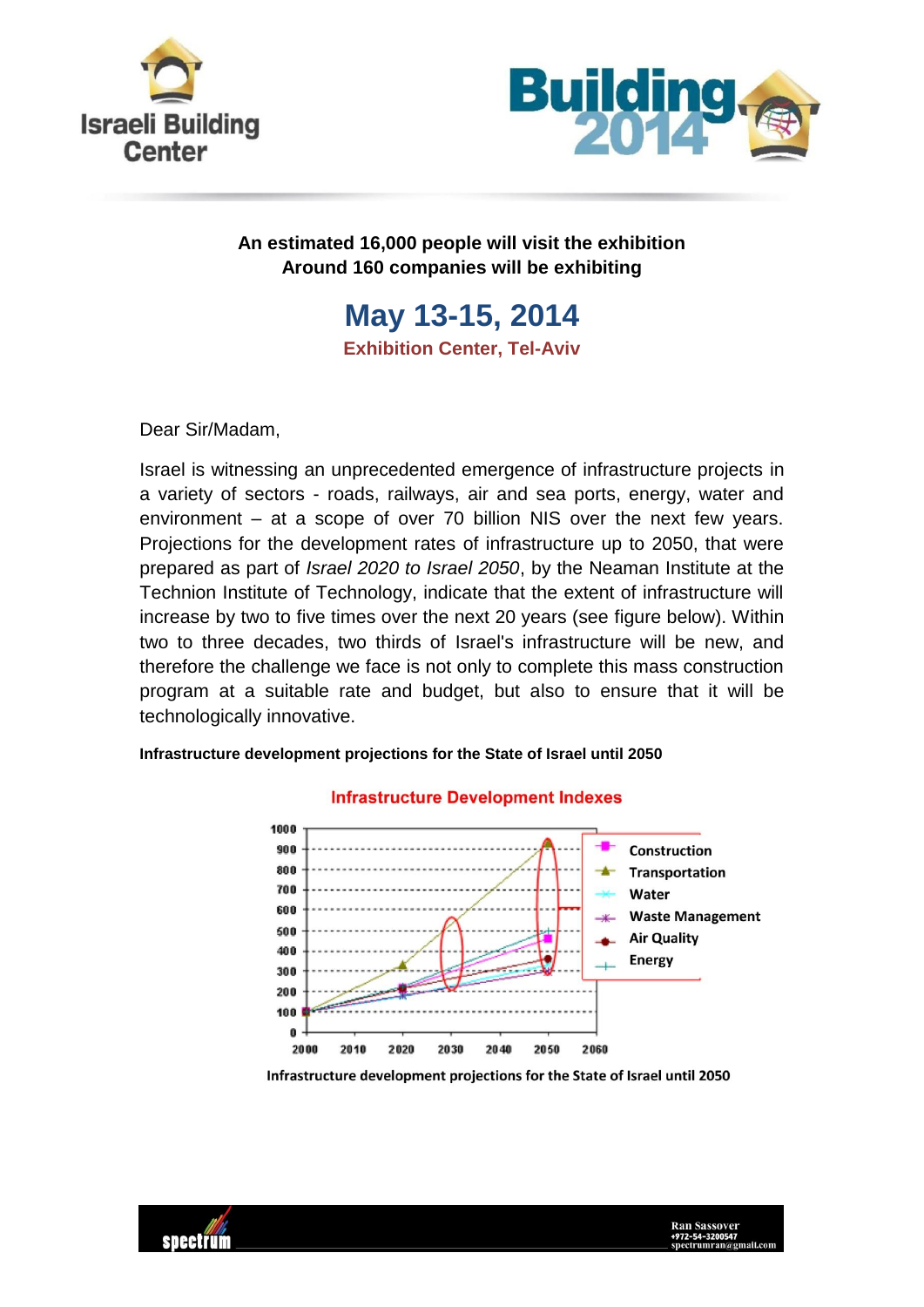## **Examples of Projects:**

- A program led by the government to connect the center and peripheral regions via a new transport network, including, inter alia:
	- \* Plan for the development of projects for the construction of roads, bridges and interchanges, by the Netivei Israel company, at a scope of about 1.5 billion dollars a year from 2013 to 2016.
	- $\div$  Railway development new lines (Tel Aviv to Eilat, Afula Tiberias, Ashkelon – Beer Sheva), electrification of trains (at a scope of 11 billion NIS), expanding the capacity of the rail infrastructure in the Tel Aviv region.
	- $\div$  Railway line from Tel Aviv to Eilat an electric train that will travel at a speed of 250 KPH and enable passengers to reach Eilat in two hours. The train will also be used to transport cargo from the port of Eilat directly to the port of Ashdod, and will serve as an overland bridge from Asia to Europe.
	- Extension of the toll highway Highway 6 in both directions (worth 4.2 billion NIS).
- Construction of a light rail network in Tel Aviv (worth approximately 15 billion NIS).
- New port infrastructures in Haifa and Ashdod (worth approximately 9.5 billion NIS).
- Red-Dead project laying a water pipeline from the Red Sea to the Dead Sea, with the goal of slowing the drying up of the Dead Sea. The cost of construction of the pipeline is estimated to total 250 to 400 million dollars.
- Construction of an airport in Timna, near the city of Eilat, at a total cost of 2.5 to 3 billion dollars that will serve local and foreign air passenger traffic.
- Projects by Mekorot, Israel's national water company, for water desalination.

**In light of these facts, the Israeli Building Center announced the opening of registration for the 2014 Building Exhibition, the biennial exhibition of construction, projects, infrastructure and heavy engineering equipment. This year the exhibition will focus on systems and technologies for projects in tunneling, water and desalination, and green energy, as well as communications systems in infrastructure projects.**

This year's exhibition will also include, with pre-registration, a welcoming reception for dozens of construction and maintenance companies, institutions, architectural firms, project management firms and more. Pre-registration is available for industry professionals. There will also be an opportunity to participate in industry professional sessions at a conference which will take place in parallel.